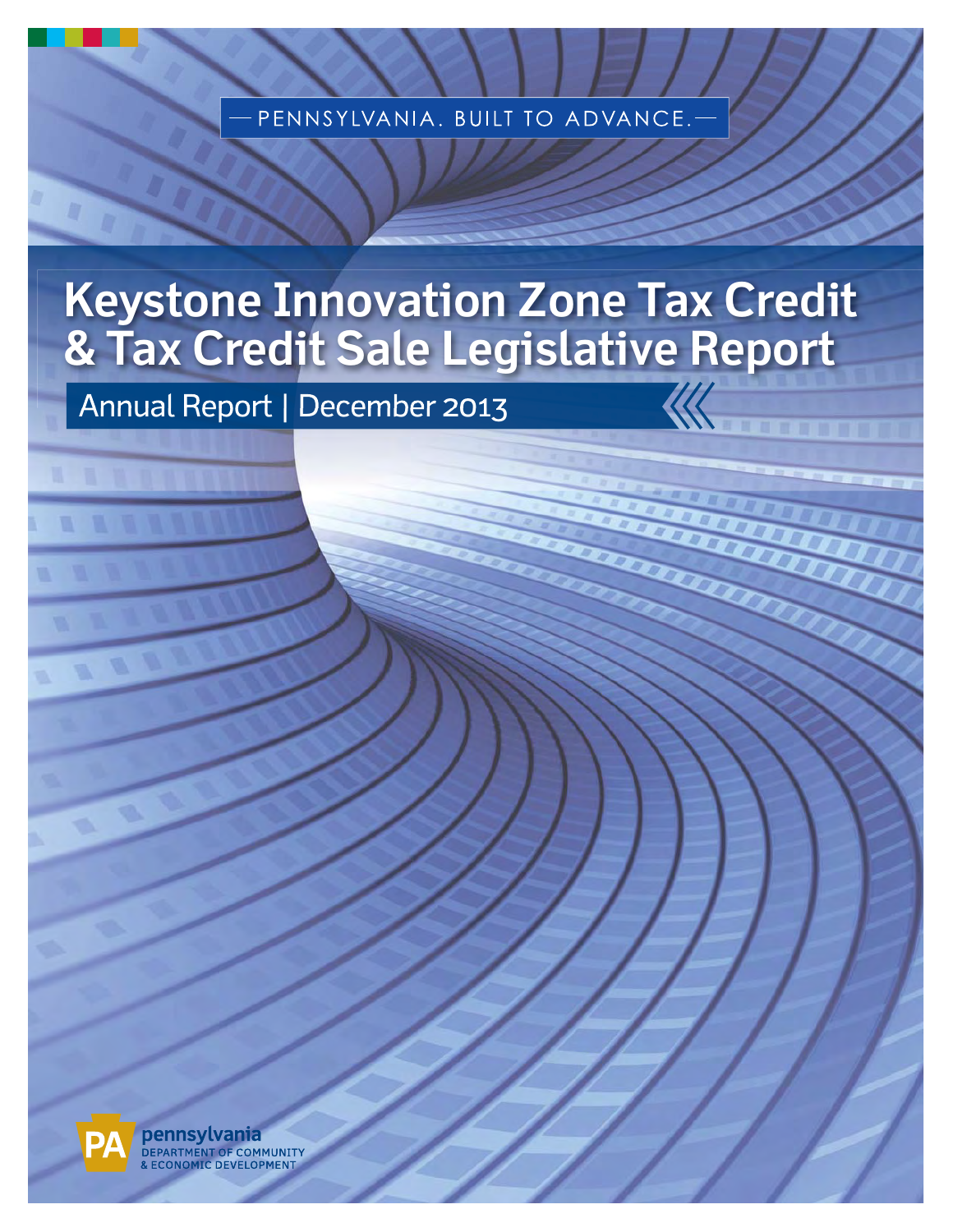#### **KEYSTONE INNOVATION ZONE TAX CREDIT & TAX CREDIT SALE LEGISLATIVE REPORT**

The Corbett administration is pleased to release the 2013 Annual Legislative Report on the Keystone Innovation Zone (KIZ) Tax Credit and Tax Credit Sale programs. The record number of KIZ companies qualifying for the KIZ Tax Credit this year underscores Gov. Corbett's commitment to provide Pennsylvania's startup companies and entrepreneurs with the resources they need to grow and thrive. The increase of nearly 12.9 percent in companies approved, coupled with the record-setting growth to over \$15 million in Tax Credits awarded, is a positive indicator that the commonwealth's economy is flourishing. The program's growth also exemplifies that the governor's priority to connect Pennsylvania's educational institutions with entrepreneurs and startup businesses spurs the creation of innovative, high-paying jobs for graduates.

#### **Overview**

Administered by the Ben Franklin Technology Development Authority (BFTDA), the Keystone Innovation Zone Tax Credit (Tax Credit) program provides for the award of up to \$25 million annually in tax credits to qualified Keystone Innovation Zone (KIZ) companies. Eligible KIZ companies can receive tax credits for up to \$100,000 annually. To be eligible, a company must be a qualified KIZ company and meet the following requirements:

- 1) Be a for-profit entity located within the geographic boundaries of a BFTDA designated KIZ
- 2) Demonstrate that it has been in operation for less than eight (8) years
- 3) Operate within one (or more) of the targeted industry sectors identified by the KIZ and its regional partnership
- 4) Provide semi-annual reporting measures to the Department of Community and Economic Development (DCED) through its KIZForce reporting tool
- 5) Meet any other requirements as specified by the DCED

Since the program launched in 2006, hundreds of Pennsylvania's early-stage technology companies have received tax credits through this innovative program. Recipient companies have five years from the date of the award to either use, sell or assign the KIZ Tax Credits. KIZ companies choosing to sell their unused tax credits can either sell them directly or secure a third-party, independent agent to facilitate the transaction on their behalf.

### **KIZ Tax Credit Awards**

**Chart 1**, below, demonstrates the number of awards made to KIZ companies between 2006 and 2013, while **Chart 2** demonstrates the dollar amount of tax credits awarded to the KIZ companies during the same period. Appendix A highlights the company's name, its KIZ-affiliation and the dollar amount of KIZ Tax Credits awarded in 2013.



*Gov. Corbett launches Innovate in PA at AlphaLab's startup facility*

*"Net Driven is a thriving software-as-a-service company based in Scranton, PA. Through the help of the KIZ program, we have been able to achieve growth of nearly 100 percent annually and have added almost 50 new jobs over the last several years. Without the help we receive through the KIZ program, we would not have been able to grow as fast or add nearly as many positions in such a short period of time. Thanks to everyone who worked hard to make this program a reality and those that administer the program on a daily basis."* 

*— Pat Sandone, President and Founder of Net Driven in Scranton, Lackawanna County KIZ*



**Number of KIZ Companies Awarded** 

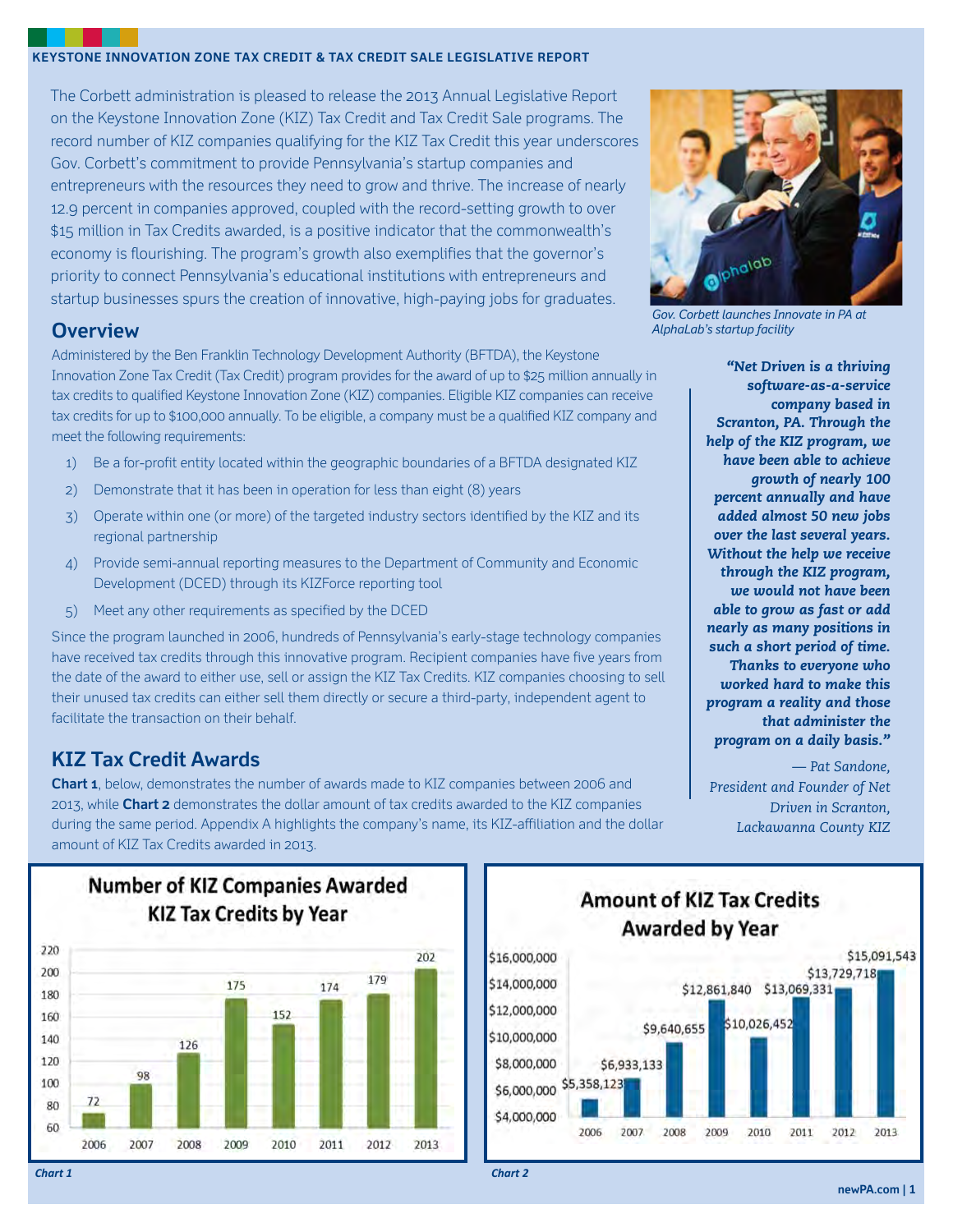## **KIZ Tax Credit Sales/Assignments Program**

This element of the KIZ Tax Credit program gives KIZ companies the opportunity to sell or assign any of their unused tax credits for cash. The amount generated on the sale of the credit is determined on several factors, including whether or not the company utilizes the services of a broker, if the sale is done quickly or if the sale is part of a "bundled sale," often coordinated by a broker. KIZ companies historically have received between 88 cents and 92.8 cents on the dollar when selling their tax credits through a broker. Appendix B details the names of the buyers and the amounts of KIZ Tax Credits they received through this process in 2013.

**Chart 3** reflects the number of sales and/or assignment applications approved by DCED each year since the Sales/Assignment program launched in 2007.

**Chart 4** identifies the amount of KIZ tax credits sold or assigned each year since 2007.

**Chart 5** reflects the average amount paid to a KIZ company who either sold or assigned its Tax Credits.

#### **Summary**

The KIZ Tax Credit program continues to be a critical component of Pennsylvania's economic development resources. Over the past eight years the KIZ Tax Credit program has infused over \$60 million into qualified KIZ companies. The new capital derived from the sale of the unused KIZ tax credits has increased the ability of these early-stage companies to grow, hire new employees and expand to meet the demands of their customers.

*"Our company has been extremely fortunate to participate in the Keystone Innovation Zone (KIZ) tax credit program. The use of the tax credits has allowed us to continue to promote Research and Development within our business, ensuring that we continue to provide the highest quality prosthetic care in the country.*

*We have used some of the funds to invest in laser 3-D imaging equipment. This equipment has enabled us to create more accurately fit prostheses as well as increase our productivity. We have also used these funds to become one of a handful of companies in the United States to offer a Hi-Fidelity Interface socket system. This system was developed in conjunction with the Department of Defense and requires the use of a proprietary imager system which was acquired with KIZ funds.* 

*We appreciate all the support that we have received from the state of Pennsylvania in growing our business."* 

*— Michael Rayer with Prosthetic Innovations, LLC, a Delaware County KIZ company*





**Yearly Averages of Amounts Paid for KIZ Tax Credits Sold/Assigned** (In Cents per Dollar) 94.0 97.8 92.7 93.0 92.4 92.0 92.0 92.3 91.0  $90.6$ 90.0 89.0 88.8 88.0 2007 2008 2009 2010 2013 2011 2012

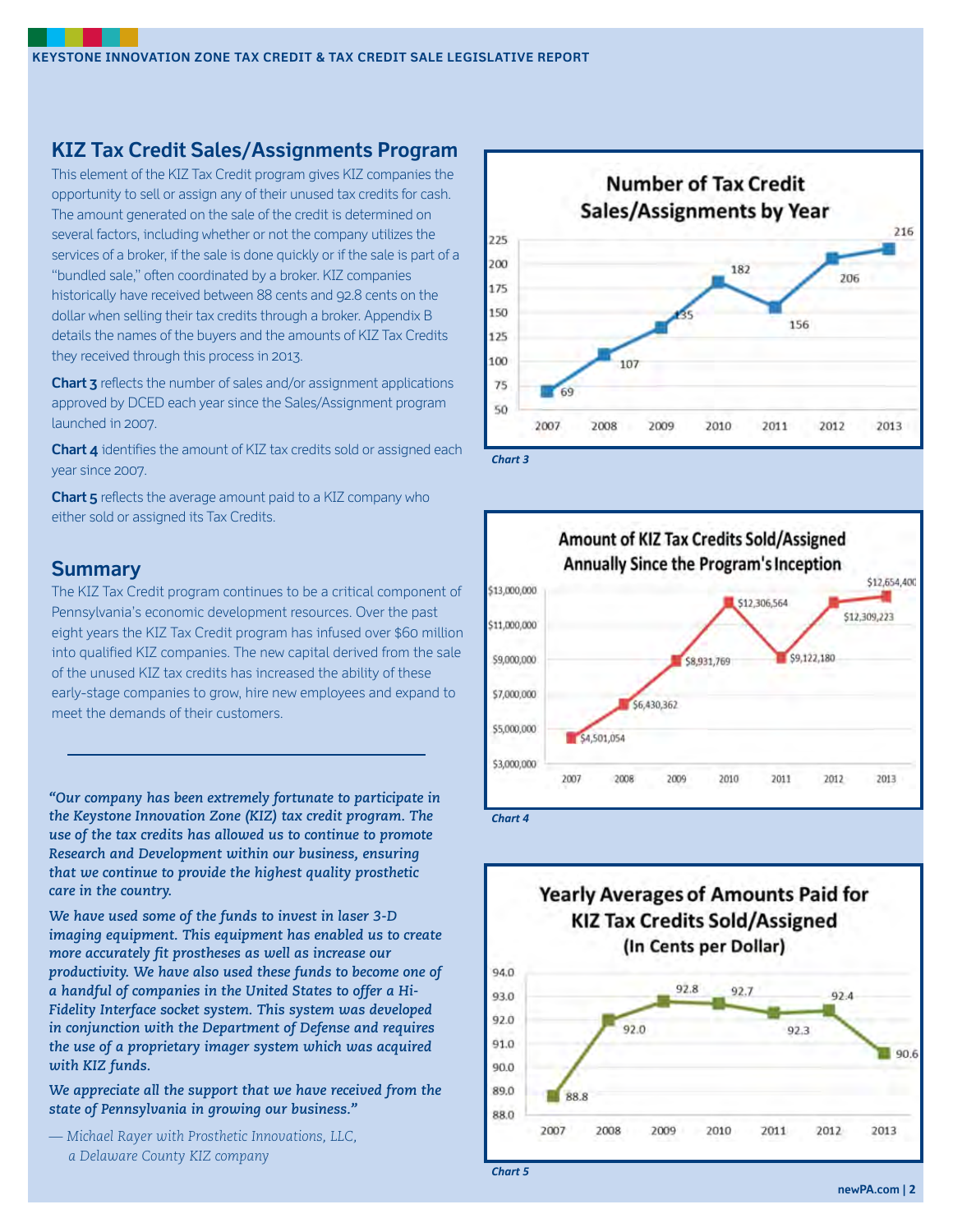## **Appendix A**  *2013 KIZ Tax Credit Awards*

| <b>Company</b>                                 | <b>Keystone Innovation</b><br>Zone | <b>Amount of Tax</b><br><b>Credit Award</b> |
|------------------------------------------------|------------------------------------|---------------------------------------------|
| Amptech Technical Services, Inc.               | <b>Beaver County</b>               | \$86,004                                    |
| Application Development Group, LLC             | <b>Beaver County</b>               | \$100,000                                   |
| Cloud Computing Technologies, LLC              | <b>Beaver County</b>               | \$100,000                                   |
| Environmental Monitoring Tech., Inc.           | <b>Beaver County</b>               | \$9,869                                     |
| Expert Data Labs, LLC                          | <b>Beaver County</b>               | \$87,567                                    |
| Government Data Labs, LLC                      | <b>Beaver County</b>               | \$14,050                                    |
| Healthcare Support Technologies, Inc.          | <b>Beaver County</b>               | \$100,000                                   |
| Talktime Speech Therapy, LLC                   | <b>Beaver County</b>               | \$49,346                                    |
| Vanko Trading, Inc.                            | <b>Beaver County</b>               | \$100,000                                   |
| 1SEO.Com                                       | BioLaunch611+                      | \$100,000                                   |
| Biltmore Solutions, Inc.                       | BioLaunch611+                      | \$22,070                                    |
| CD Diagnostics, Inc.                           | BioLaunch611+                      | \$100,000                                   |
| Cognis IT Advisors, LLC                        | BioLaunch611+                      | \$100,000                                   |
| Curotec, LLC                                   | BioLaunch611+                      | \$49,237                                    |
| Dinkum Interactive Company                     | BioLaunch611+                      | \$80,692                                    |
| Empathy Lab, LLC                               | BioLaunch611+                      | \$100,000                                   |
| Focus Biomolecules, LLC                        | BioLaunch611+                      | \$82,848                                    |
| Global Computers and Network, LLC              | BioLaunch611+                      | \$88,380                                    |
| <b>GLOBO Language Solutions</b>                | BioLaunch611+                      | \$74,160                                    |
| Hybrid Integration, LLC                        | BioLaunch611+                      | \$100,000                                   |
| Inventox, Inc.                                 | BioLaunch611+                      | \$100,000                                   |
| Inverse Paradox, LLC                           | BioLaunch611+                      | \$100,000                                   |
| Jade Precision Medical Component, LLC          | BioLaunch611+                      | \$100,000                                   |
| Media Components, LLC                          | BioLaunch611+                      | \$15,332                                    |
| One World Biotech, Inc.                        | BioLaunch611+                      | \$2,833                                     |
| Opertech Bio, Inc.                             | BioLaunch611+                      | \$58,250                                    |
| Orion Security LSP, LLC                        | BioLaunch611+                      | \$100,000                                   |
| Pic IT Solutions, Inc. (dba Intuitive Company) | BioLaunch611+                      | \$100,000                                   |
| QR Pharma, Inc.                                | BioLaunch611+                      | \$18,469                                    |
| RDC Design Group, LLC                          | BioLaunch611+                      | \$100,000                                   |
| Vascular Strategies, LLC                       | BioLaunch611+                      | \$100,000                                   |
| Venture 3 Systems                              | BioLaunch611+                      | \$100,000                                   |
| NeuroDx Development, LLC                       | BioLaunch611+                      | \$100,000                                   |
| Advanced Vertebral Solutions, LLC              | <b>Bucks County Bio</b>            | \$94,142                                    |
| David Horn, LLC                                | <b>Bucks County Bio</b>            | \$100,000                                   |
| Enantigen Therapeutics, Inc.                   | <b>Bucks County Bio</b>            | \$100,000                                   |
| Flowmetric, Inc.                               | <b>Bucks County Bio</b>            | \$100,000                                   |
| Fox Chase Chemical Diversity Center, Inc.      | <b>Bucks County Bio</b>            | \$60,136                                    |
| Gfree Bio, LLC                                 | <b>Bucks County Bio</b>            | \$7,032                                     |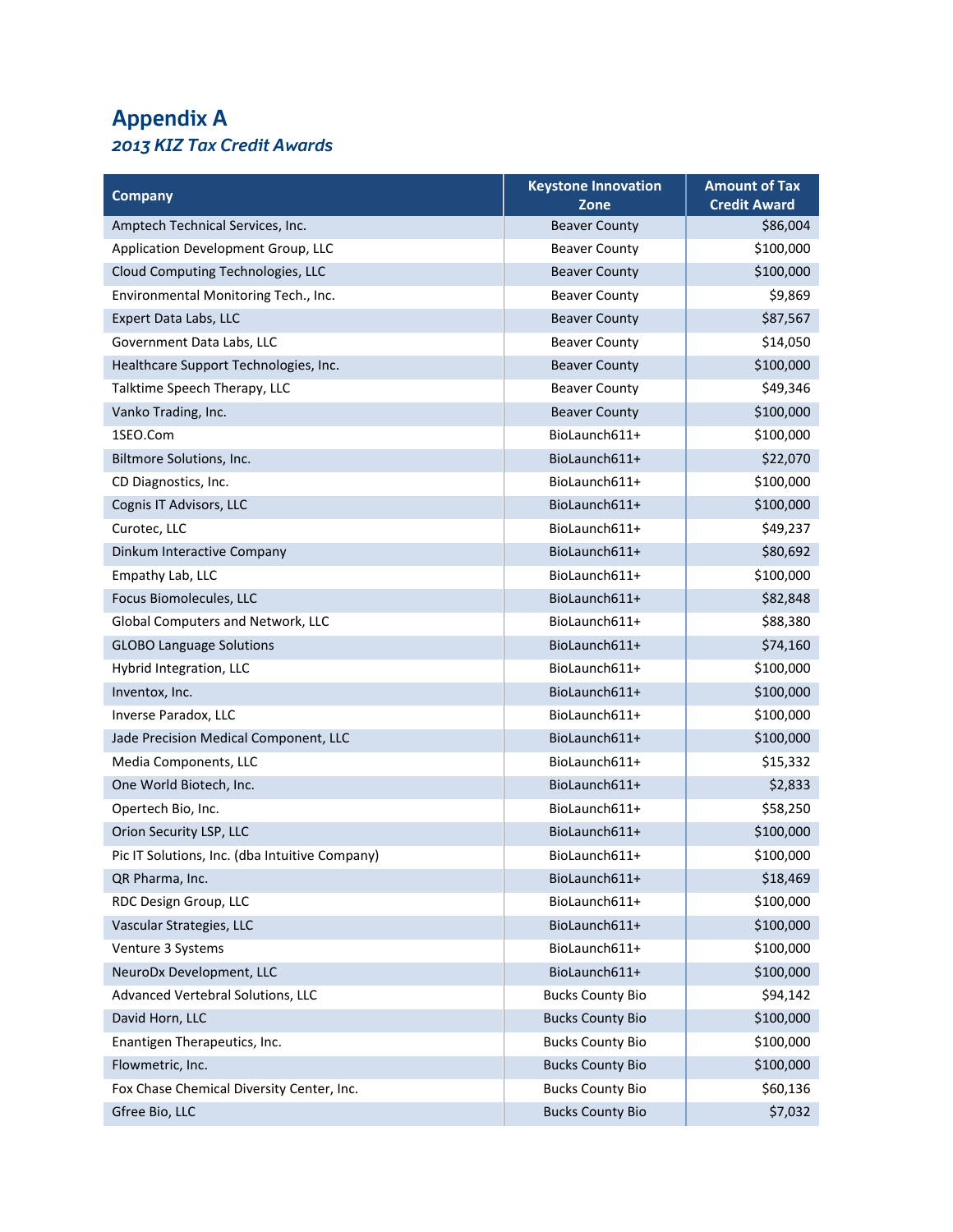| <b>Company</b>                    | <b>Keystone Innovation</b>      | <b>Amount of Tax</b>            |
|-----------------------------------|---------------------------------|---------------------------------|
| ImCare Biotech, LLC               | Zone<br><b>Bucks County Bio</b> | <b>Credit Award</b><br>\$13,510 |
|                                   |                                 |                                 |
| JBS Science, Inc.                 | <b>Bucks County Bio</b>         | \$99,107<br>\$86,708            |
| Pharmabridge, Inc.                | <b>Bucks County Bio</b>         |                                 |
| Airolution, LLC                   | <b>Chester County</b>           | \$100,000                       |
| Alliance Pharma, Inc.             | <b>Chester County</b>           | \$100,000                       |
| Brandywine Photonics, LLC         | <b>Chester County</b>           | \$44,742                        |
| Dynamic Energy Solutions, LLC     | <b>Chester County</b>           | \$100,000                       |
| EvolveIP Holdings, LLC            | <b>Chester County</b>           | \$33,064                        |
| Fibrocell Science, Inc.           | <b>Chester County</b>           | \$76,592                        |
| Fogmaker North America, LLC       | <b>Chester County</b>           | \$100,000                       |
| GreenPointeEnergy, LLC            | <b>Chester County</b>           | \$98,240                        |
| LifeSplice Pharma, LLC            | <b>Chester County</b>           | \$67,228                        |
| Next Generation Reporting, LLC    | <b>Chester County</b>           | \$100,000                       |
| OptimalOps Software, Inc.         | <b>Chester County</b>           | \$58,804                        |
| Purispec, LLC                     | <b>Chester County</b>           | \$4,653                         |
| QUANTA Technologies, Inc.         | <b>Chester County</b>           | \$100,000                       |
| SparkNET Technologies, LLC        | <b>Chester County</b>           | \$100,000                       |
| Thingworx, Inc.                   | <b>Chester County</b>           | \$100,000                       |
| TransSig, Inc.                    | <b>Chester County</b>           | \$8,975                         |
| Unifeyed, LLC                     | <b>Chester County</b>           | \$65,622                        |
| Venatorx Pharmaceuticals, Inc.    | <b>Chester County</b>           | \$100,000                       |
| Y-Prime, Inc.                     | <b>Chester County</b>           | \$100,000                       |
| Hometown Green, LLC               | Delaware County                 | \$59,395                        |
| Kerathin, LLC                     | <b>Delaware County</b>          | \$22,349                        |
| Prosthetic Innovations, LLC       | Delaware County                 | \$100,000                       |
| Beaumont Development, LLC         | <b>Erie County</b>              | \$100,000                       |
| Dura-Tite Systems, LLC            | <b>Erie County</b>              | \$56,834                        |
| Epic Web Studios                  | <b>Erie County</b>              | \$86,451                        |
| Flagship Multimedia, Inc.         | Erie County                     | \$68,012                        |
| Plastics Services Network, LLC    | <b>Erie County</b>              | \$13,237                        |
| Velocity.Net Communications, Inc. | Erie County                     | \$100,000                       |
| Vista Auctions, LLC               | <b>Erie County</b>              | \$100,000                       |
| Conxx Pennsylvania, Inc.          | Greater Johnstown               | \$100,000                       |
| Entropi Software, LLC             | Greater Johnstown               | \$100,000                       |
| Fractal Systems, Inc.             | Greater Johnstown               | \$100,000                       |
| In-Shore Technologies, Inc.       | Greater Johnstown               | \$100,000                       |
| Nadorlik & Co.                    | Greater Johnstown               | \$19,441                        |
| Astrobotic Technology, Inc.       | Greater Oakland                 | \$100,000                       |
| Interbots, LLC                    | Greater Oakland                 | \$24,300                        |
| Nanogriptech, LLC                 | Greater Oakland                 | \$17,053                        |
| Qrono, Inc.                       | Greater Oakland                 | \$20,618                        |
| Safaba Translation Solutions, LLC | Greater Oakland                 | \$100,000                       |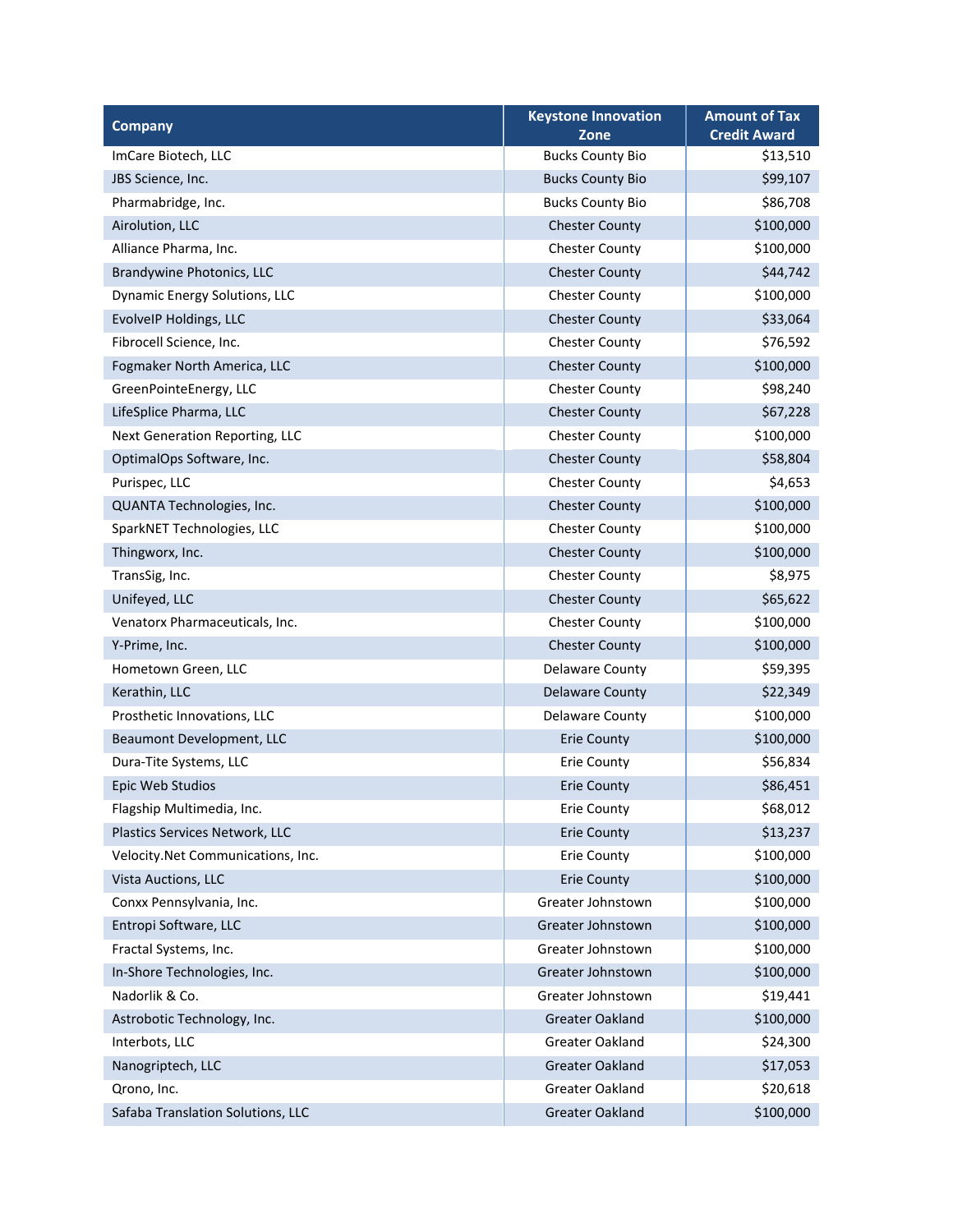| <b>Company</b>                                | <b>Keystone Innovation</b> | <b>Amount of Tax</b> |
|-----------------------------------------------|----------------------------|----------------------|
|                                               | Zone                       | <b>Credit Award</b>  |
| Shoefitr, Inc.                                | <b>Greater Oakland</b>     | \$100,000            |
| Wombat Security Technologies, Inc.            | <b>Greater Oakland</b>     | \$100,000            |
| Adhezion Biomedical, LLC                      | <b>Greater Reading</b>     | \$100,000            |
| Colorfin, LLC                                 | <b>Greater Reading</b>     | \$100,000            |
| FiberOptics.com, Inc.                         | <b>Greater Reading</b>     | \$100,000            |
| Liquid Interactive                            | <b>Greater Reading</b>     | \$100,000            |
| AIM Innovative, Inc.                          | Greater Susquehanna        | \$27,395             |
| Biomass Fuel Stocks of PA, Inc.               | Greater Susquehanna        | \$27,441             |
| <b>Bison Analytics, LLC</b>                   | Greater Susquehanna        | \$5,781              |
| Cernostics                                    | Greater Susquehanna        | \$100,000            |
| Columbia County Bread                         | Greater Susquehanna        | \$11,528             |
| Ethnogenesis Foods, Inc.                      | Greater Susquehanna        | \$100,000            |
| Fresh Roasted Coffee, LLC                     | Greater Susquehanna        | \$78,282             |
| Icon Legacy Custom Modular Homes, LLC         | Greater Susquehanna        | \$100,000            |
| MePush, Inc.                                  | Greater Susquehanna        | \$100,000            |
| Pinpoint Strategies, LLC                      | Greater Susquehanna        | \$66,107             |
| Safeguard Structures, LLP                     | Greater Susquehanna        | \$100,000            |
| Better Bowls, LLC                             | Harrisburg Market          | \$83,599             |
| Cruzstar, LLC                                 | Harrisburg Market          | \$6,875              |
| <b>Markant Corporation</b>                    | Harrisburg Market          | \$100,000            |
| New Era Orthopaedics, LLC                     | Harrisburg Market          | \$100,000            |
| Red Privet, LLC                               | Harrisburg Market          | \$100,000            |
| Vispronet, Inc.                               | Harrisburg Market          | \$100,000            |
| Webpage FX, Inc.                              | Harrisburg Market          | \$100,000            |
| Z-Band Video, Inc.                            | Harrisburg Market          | \$100,000            |
| <b>CMIT Solutions of Central Pennsylvania</b> | <b>Huntingdon County</b>   | \$100,000            |
| Greatest Hits Websites, LLC                   | Huntingdon County          | \$100,000            |
| Quinn Analytics, LLC                          | <b>Huntingdon County</b>   | \$18,973             |
| Recycle-It Electronics                        | Huntingdon County          | \$100,000            |
| TR Consulting, LLC                            | <b>Huntingdon County</b>   | \$99,686             |
| Acera Technology, Inc.                        | I-99 Innovation Corridor   | \$18,235             |
| Actuated Medical, Inc.                        | I-99 Innovation Corridor   | \$100,000            |
| Indigo Biosciences, Inc.                      | I-99 Innovation Corridor   | \$100,000            |
| Mission Critical Partners, Inc.               | I-99 Innovation Corridor   | \$100,000            |
| M-Mech Defense, Inc.                          | I-99 Innovation Corridor   | \$100,000            |
| Nova 6, LLC                                   | I-99 Innovation Corridor   | \$24,334             |
| <b>Quantum Potential Corporation</b>          | I-99 Innovation Corridor   | \$23,601             |
| <b>Silcotek Corporation</b>                   | I-99 Innovation Corridor   | \$100,000            |
| AI Efficiency, LLC                            | Lackawanna County          | \$100,000            |
| Appek, LLC                                    | Lackawanna County          | \$73,426             |
| Centerium, LLC                                | Lackawanna County          | \$100,000            |
| EcoIndustrial, LLC                            | Lackawanna County          | \$100,000            |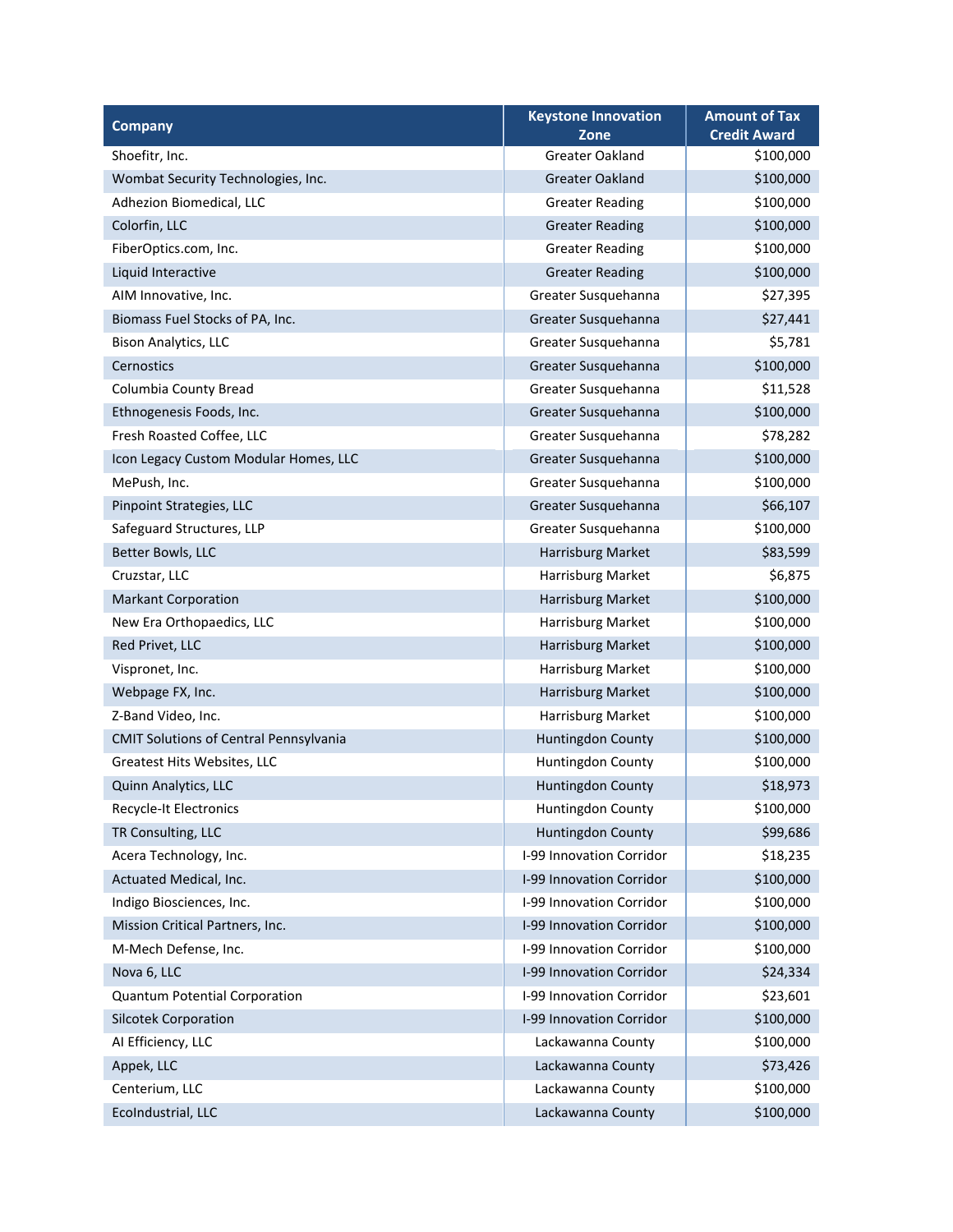| <b>Company</b>                                         | <b>Keystone Innovation</b><br>Zone | <b>Amount of Tax</b><br><b>Credit Award</b> |
|--------------------------------------------------------|------------------------------------|---------------------------------------------|
| Extundo Innovations, LLC                               | Lackawanna County                  | \$100,000                                   |
| Information Illumination, LLC                          | Lackawanna County                  | \$100,000                                   |
| Iron Tree Voice Networks, Inc.                         | Lackawanna County                  | \$41,599                                    |
| Local Focal, Inc. (d/b/a Net Driven)                   | Lackawanna County                  | \$100,000                                   |
| Nearbid.com, LLC                                       | Lackawanna County                  | \$100,000                                   |
| Net Driven Development, LLC                            | Lackawanna County                  | \$89,500                                    |
| Prova Systems & Technologies, Inc.                     | Lackawanna County                  | \$17,951                                    |
| <b>Scranton Post, LLC</b>                              | Lackawanna County                  | \$100,000                                   |
| Cornerstone Counseling and Consulting Specialists, LLC | Luzerne County                     | \$47,150                                    |
| Abelian Technology, LLC                                | Luzerne County                     | \$29,586                                    |
| Blue Dimond Management Group, Inc.                     | Luzerne County                     | \$100,000                                   |
| Chatka Interactive, LLC                                | Luzerne County                     | \$100,000                                   |
| <b>KBJ Capital, LP</b>                                 | Luzerne County                     | \$100,000                                   |
| Live Mercury, Inc.                                     | Luzerne County                     | \$10,054                                    |
| <b>Medetz Surgical Instruments</b>                     | Luzerne County                     | \$100,000                                   |
| Northport USA, LLC                                     | <b>Luzerne County</b>              | \$100,000                                   |
| <b>Outsourcing USA</b>                                 | Luzerne County                     | \$100,000                                   |
| Public Charters, Inc.                                  | Luzerne County                     | \$100,000                                   |
| Refer Local, LLC                                       | Luzerne County                     | \$100,000                                   |
| Revere, LLC                                            | Luzerne County                     | \$100,000                                   |
| Tabacalera Republica, Inc.                             | <b>Luzerne County</b>              | \$99,095                                    |
| USA Business Products, LLC                             | Luzerne County                     | \$100,000                                   |
| <b>WSPC Communications, Inc.</b>                       | Luzerne County                     | \$33,750                                    |
| Building 22 Metalworks, LLC                            | Navy Yard                          | \$81,500                                    |
| Rhoads Marine Industries, Inc.                         | Navy Yard                          | \$100,000                                   |
| Gibraltar Technologies, Inc.                           | Navy Yard                          | \$83,021                                    |
| Recovery Networks, Inc.                                | Navy Yard                          | \$100,000                                   |
| MIND Development & Design, LLC                         | Northwest Lancaster City           | \$37,000                                    |
| <b>Wilson Engineering Services</b>                     | Northwest PA                       | \$46,671                                    |
| Allpoint Systems, LLC                                  | Pittsburgh Central                 | \$100,000                                   |
| Bit-X-Bit, LLC                                         | Pittsburgh Central                 | \$100,000                                   |
| Cohera Medical, Inc.                                   | Pittsburgh Central                 | \$42,640                                    |
| Ebenefits Solutions, LLC                               | Pittsburgh Central                 | \$100,000                                   |
| <b>ECAP Network, LLC</b>                               | Pittsburgh Central                 | \$33,842                                    |
| eDigital Data Center, Inc.                             | Pittsburgh Central                 | \$100,000                                   |
| Embedded Energy Technology, LLC                        | Pittsburgh Central                 | \$29,782                                    |
| Hydro4GE, Inc.                                         | Pittsburgh Central                 | \$6,370                                     |
| NoWait, Inc.                                           | Pittsburgh Central                 | \$83,333                                    |
| Pikimal, LLC (dba Webkite)                             | Pittsburgh Central                 | \$19,714                                    |
| Rent Jungle, LLC                                       | Pittsburgh Central                 | \$100,000                                   |
| Rubitection, Inc.                                      | Pittsburgh Central                 | \$17,250                                    |
| Showclix, Inc.                                         | Pittsburgh Central                 | \$100,000                                   |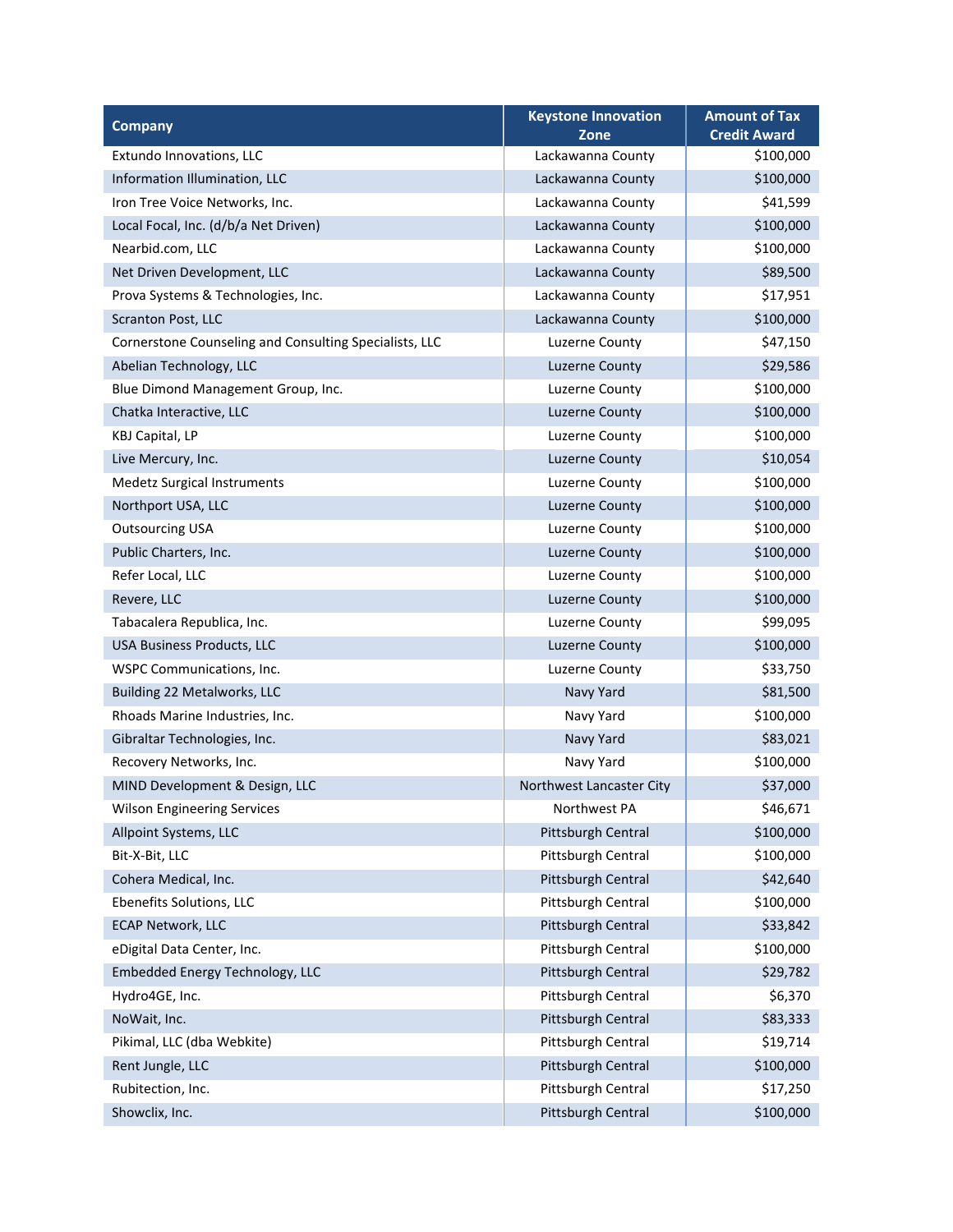| <b>Company</b>                                                | <b>Keystone Innovation</b><br>Zone | <b>Amount of Tax</b><br><b>Credit Award</b> |
|---------------------------------------------------------------|------------------------------------|---------------------------------------------|
| Social Media Intel, C/O CGR Holdings                          | Pittsburgh Central                 | \$5,193                                     |
| Special Pathogens Laboratory, LLC                             | Pittsburgh Central                 | \$100,000                                   |
| <b>Talencea Corporation</b>                                   | Pittsburgh Central                 | \$40,398                                    |
| J G Sesta, LLC                                                | <b>Pocono Mountains</b>            | \$100,000                                   |
| Stellar Technology Solutions, LLC.                            | Pocono Mountains                   | \$100,000                                   |
| Cryoconcepts, LP                                              | Southside Bethlehem                | \$89,565                                    |
| DynAccess, Ltd                                                | Southside Bethlehem                | \$6,424                                     |
| Hager Biosciences, LLC                                        | Southside Bethlehem                | \$67,796                                    |
| Lightbox, Inc.                                                | Southside Bethlehem                | \$100,000                                   |
| Micro-Clean Green Technologies, Inc.                          | Southside Bethlehem                | \$79,981                                    |
| Mosaic Interactive, LLC                                       | Southside Bethlehem                | \$20,808                                    |
| Pivitec, LLC                                                  | Southside Bethlehem                | \$35,491                                    |
| Rvibe, LLC                                                    | Southside Bethlehem                | \$100,000                                   |
| Third Eye Diagnostics                                         | Southside Bethlehem                | \$50,000                                    |
| Viddler, Inc.                                                 | Southside Bethlehem                | \$100,000                                   |
| EcoTech Marine International, Inc.                            | Southside Bethlehem                | \$100,000                                   |
| HydroSpray Wash Systems, Inc.                                 | <b>Tri-County</b>                  | \$100,000                                   |
| Curalate, Inc.                                                | <b>University City</b>             | \$100,000                                   |
| Eight Eleven, Inc.                                            | University City                    | \$100,000                                   |
| <b>Global Technology Enterprises</b>                          | <b>University City</b>             | \$100,000                                   |
| Longevity Biotech, Inc.                                       | <b>University City</b>             | \$100,000                                   |
| Optofluidics, Inc.                                            | <b>University City</b>             | \$100,000                                   |
| RJMetrics, Inc.                                               | University City                    | \$100,000                                   |
| Solve Media, Inc.                                             | <b>University City</b>             | \$100,000                                   |
| Ticketleap, Inc.                                              | University City                    | \$100,000                                   |
| Torchlight Technology Group, LLC                              | <b>University City</b>             | \$100,000                                   |
| Vita Products, Inc.                                           | <b>University City</b>             | \$48,931                                    |
| Yorn, LLC                                                     | <b>University City</b>             | \$37,277                                    |
| Affiniton, LLC                                                | Williamsport/Lycoming              | \$10,413                                    |
| Johnny's Key, LLC                                             | Williamsport/Lycoming              | \$1,825                                     |
| Lang's Chocolates                                             | Williamsport/Lycoming              | \$28,823                                    |
| Solid State Ceramics, Inc.                                    | Williamsport/Lycoming              | \$20,000                                    |
| Strouse Industrial, LLC                                       | Williamsport/Lycoming              | \$2,592                                     |
| The R.A.T.E. Company, LLC                                     | Williamsport/Lycoming              | \$4,468                                     |
| TLC North, LLC                                                | Williamsport/Lycoming              | \$100,000                                   |
| TQ Electronics, Inc.                                          | Williamsport/Lycoming              | \$81,135                                    |
| <b>Coupling Corporation of America</b>                        | <b>York County</b>                 | \$100,000                                   |
| Total = 202 Approved Applications for KIZ Tax Credits in 2013 |                                    | \$15,091,543                                |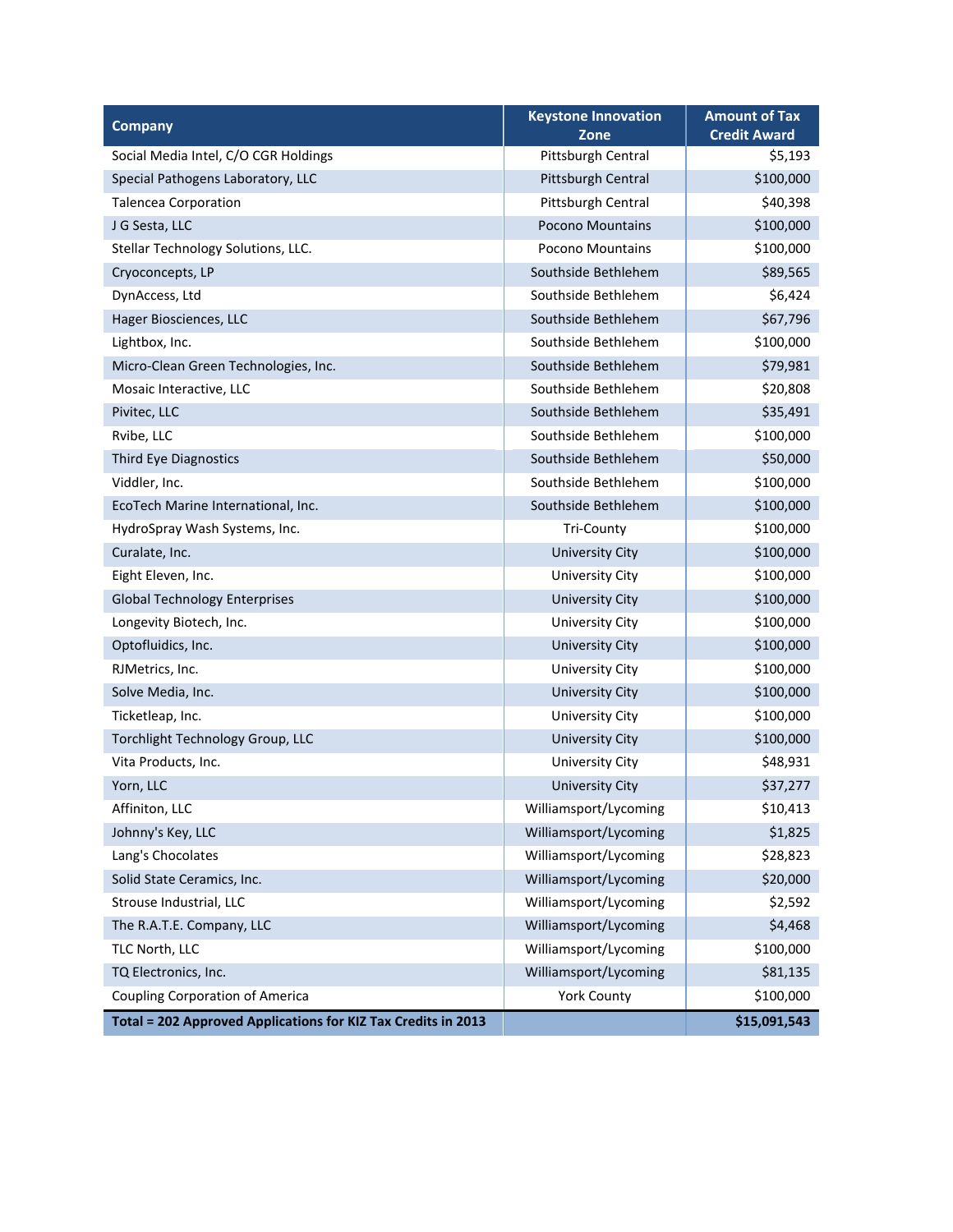# **Appendix B**

## *Entities that Acquired KIZ Tax Credits in 2013*

| <b>Buyer</b>                                       | <b>Amount of Tax Credit</b><br><b>Sold/Assigned</b> | <b>Applications</b><br><b>Approved</b> |
|----------------------------------------------------|-----------------------------------------------------|----------------------------------------|
| Alan R. Keim                                       | \$11,650                                            | $\mathbf{1}$                           |
| Apple, Inc.                                        | \$2,718,837                                         | 36                                     |
| <b>Armstrong Utilities, Inc.</b>                   | \$412,588.00                                        | 6                                      |
| <b>Bernard Halfpenny</b>                           | \$50                                                | 1                                      |
| <b>Bill Bole</b>                                   | \$100                                               | $\mathbf{1}$                           |
| <b>Brian L. Bark</b>                               | \$10,611                                            | 1                                      |
| <b>Bruce Bradley</b>                               | \$182                                               | $\mathbf{1}$                           |
| <b>Clifford L. Lewis</b>                           | \$901                                               | 1                                      |
| <b>Conor Quilan</b>                                | \$16,766                                            | $\mathbf{1}$                           |
| <b>David Boyce</b>                                 | \$5,237                                             | 1                                      |
| <b>David F. Jones</b>                              | \$107                                               | $\mathbf{1}$                           |
| <b>Earl Hennenhoefer</b>                           | \$456                                               | 1                                      |
| <b>Edward Curry</b>                                | \$50                                                | $\mathbf{1}$                           |
| <b>First Commonwealth Bank</b>                     | \$1,369,526.00                                      | 22                                     |
| <b>Fred Allegrezza</b>                             | \$2,397                                             | $\mathbf{1}$                           |
| <b>Fulton Bank N.A.</b>                            | \$186,928.00                                        | $\overline{2}$                         |
| GTE Wireless, Inc.                                 | \$294,400                                           | $\overline{3}$                         |
| <b>Hartford Casualty Insurance Company</b>         | \$278,642.00                                        | 4                                      |
| Hartford Insurance Company of the Midwest          | \$250,000                                           | $\overline{4}$                         |
| Hartford Insurance Company of the Southeast        | \$248,989                                           | 3                                      |
| <b>Hartford Sentinel Insurance Company</b>         | \$100,000                                           | $\mathbf{1}$                           |
| <b>Hartford Underwriters Insurance Company</b>     | \$250,000                                           | 3                                      |
| Irrev. Generation Skipping Trust of Alan R. Keim   | \$1,456                                             | $\mathbf{1}$                           |
| <b>Jeffrey Snellenburg</b>                         | \$24                                                | 1                                      |
| <b>Jerry Sljuka</b>                                | \$48                                                | $\mathbf{1}$                           |
| <b>Jing Jing Xu</b>                                | \$3,688                                             | 1                                      |
| <b>John Bird</b>                                   | \$190                                               | $\mathbf{1}$                           |
| John Weinberg                                      | \$13,000                                            | 1                                      |
| Karie A. Craig                                     | \$21,165                                            | $\mathbf 1$                            |
| Lance Bachmann                                     | \$29,404                                            | 1                                      |
| Leonard F. Kowalski                                | \$10,611                                            | $\mathbf{1}$                           |
| <b>Mark Depietro</b>                               | \$19                                                | 1                                      |
| <b>Mark Levine</b>                                 | \$95                                                | $\mathbf{1}$                           |
| <b>Massachusetts Mutual Life Insurance Company</b> | \$1,052,439                                         | 14                                     |
| <b>Matthew Butows</b>                              | \$8,603                                             | $\mathbf{1}$                           |
| <b>Mike Craner</b>                                 | \$521                                               | 1                                      |
| <b>Mike Reinking</b>                               | \$75                                                | $\mathbf{1}$                           |
| <b>MSC Contract Management, Inc.</b>               | \$191,729.00                                        | $\overline{2}$                         |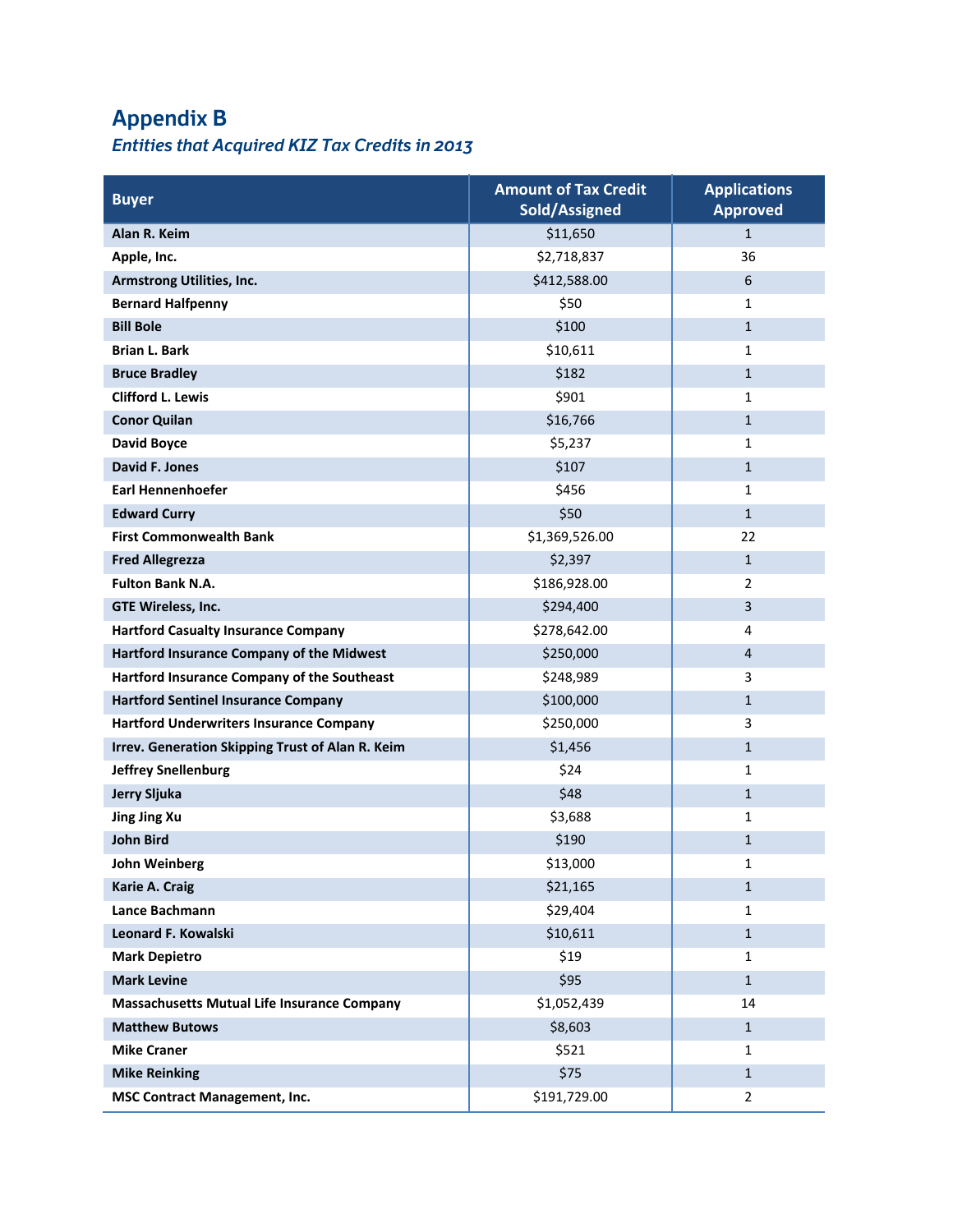| <b>Buyer</b>                                  | <b>Amount of Tax Credit</b><br>Sold/Assigned | <b>Applications</b><br><b>Approved</b> |
|-----------------------------------------------|----------------------------------------------|----------------------------------------|
| <b>Mutual Benefit Insurance Company</b>       | \$646,236                                    | 10                                     |
| Nancy K. Comley                               | \$1,456                                      | $\mathbf{1}$                           |
| <b>Northwest Savings Bank</b>                 | \$94,427                                     | $\mathbf{1}$                           |
| <b>Pete Dooner</b>                            | \$143                                        | $\mathbf{1}$                           |
| R. Kevin Murray                               | \$15,934                                     | $\mathbf{1}$                           |
| <b>Richard M. Scaife</b>                      | \$298,266.00                                 | 3                                      |
| <b>Richard V. Snyder</b>                      | \$390                                        | $\mathbf{1}$                           |
| <b>Robert Adams</b>                           | \$19                                         | 1                                      |
| <b>Robert D. Stine</b>                        | \$326                                        | $\mathbf{1}$                           |
| <b>Robert Wisniewski</b>                      | \$50                                         | $\mathbf{1}$                           |
| <b>S&amp;T Bank</b>                           | \$997,346.00                                 | 11                                     |
| Sam Zeitlan                                   | \$9,801                                      | $\mathbf{1}$                           |
| <b>Selective Insurance Company of America</b> | \$395,870.00                                 | $\overline{4}$                         |
| Selective Insurance Company of the Southeast  | \$427,654.00                                 | 6                                      |
| <b>Selective Way Insurance Company</b>        | \$370,514.00                                 | 5                                      |
| Sid Tool Company, Inc.                        | \$100,000                                    | 1                                      |
| <b>Steven Fafel</b>                           | \$16,813                                     | $\mathbf{1}$                           |
| Susquehanna Bank                              | \$1,369,523.00                               | 30                                     |
| <b>Thomas Wilson</b>                          | \$7,080                                      | $\mathbf{1}$                           |
| <b>Timothy Court</b>                          | \$538                                        | $\mathbf{1}$                           |
| <b>Todd G. Ross</b>                           | \$8,603                                      | $\mathbf{1}$                           |
| <b>Tom Connelly</b>                           | \$104                                        | $\mathbf{1}$                           |
| <b>Tony Agnello</b>                           | \$94                                         | $\mathbf{1}$                           |
| <b>Trumbull Insurance Company</b>             | \$99,729                                     | $\mathbf{1}$                           |
| <b>Twin City Fire Insurance Company</b>       | \$100,000                                    | $\mathbf{1}$                           |
| Unum Life Insurance Company of America        | \$100,000                                    | $\mathbf{1}$                           |
| William S. Craig, Jr.                         | \$21,165                                     | $\mathbf{1}$                           |
| <b>York Traditions Bank</b>                   | \$80,835                                     | $\mathbf{1}$                           |
| <b>Totals</b>                                 | \$12,654,400                                 | 216                                    |